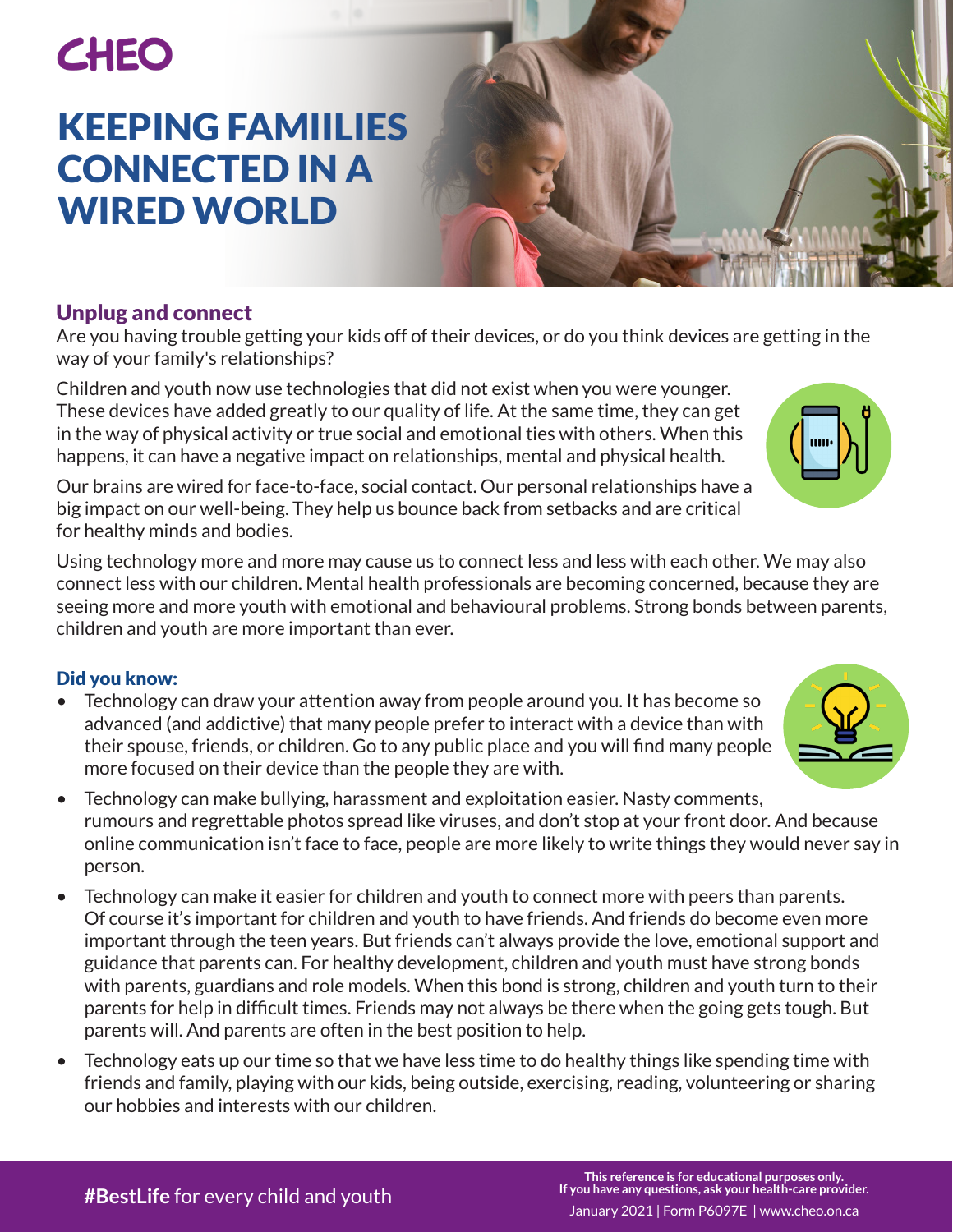#### How do I know if my child or youth is using too much technology?

Answering 'yes' to any of these questions may mean your child is becoming too attached to technology:

- does your child or teen prefer to spend time in front of a screen than with family?
- do you have trouble getting your child away from the screen, device or game to spend time with family?
- does your child spend more than two hours a day in front of a screen (for example, computer, video game or phone)? Homework doesn't count.

Please note, children 2-4 years old should have no more than one hour of screen time each day. Children under 2 shouldn't have any.

#### How do I know if I am using too much technology?

Parents can also be affected by technology. Think about how much time you spend in front of a screen. Answering 'yes' to any of these questions might mean that you are depending too much on your device.

- can you spend time with your children, without using a device to entertain them?
- can you give your child your full attention, without checking or doing things on your device?
- when your children are upset, are you able to comfort them without using technology?

#### How to pull the plug

**CHEC** 

There are many things that parents can do to 'unplug' themselves and their children. This can help families to connect with each other.

#### 1. Spend quality time together

Spend tech-free time alone with your child. Aim for some time together every day. This gets harder as youth get older and schedules get busier, but do your best. This will give you a chance to talk and listen.

#### For example:

- read together teach your child a new skill
- go for a walk volunteer together
- play a board game
- cook, bake or clean up together play outside
- 
- 
- 

#### 2. Have non-technology activities

- Make sure everyone spends time outside in green space. Studies show that being in nature has a positive impact on our minds and bodies. In fact, some believe that many of us suffer from 'nature deficit disorder'.
- Create chances for creative, free play. Video games and TV don't often allow children to use their imaginations. Make sure your children have time for free play outside every day. Indoors, make sure your children have toys that let them use their imaginations, like building blocks, dress up clothes



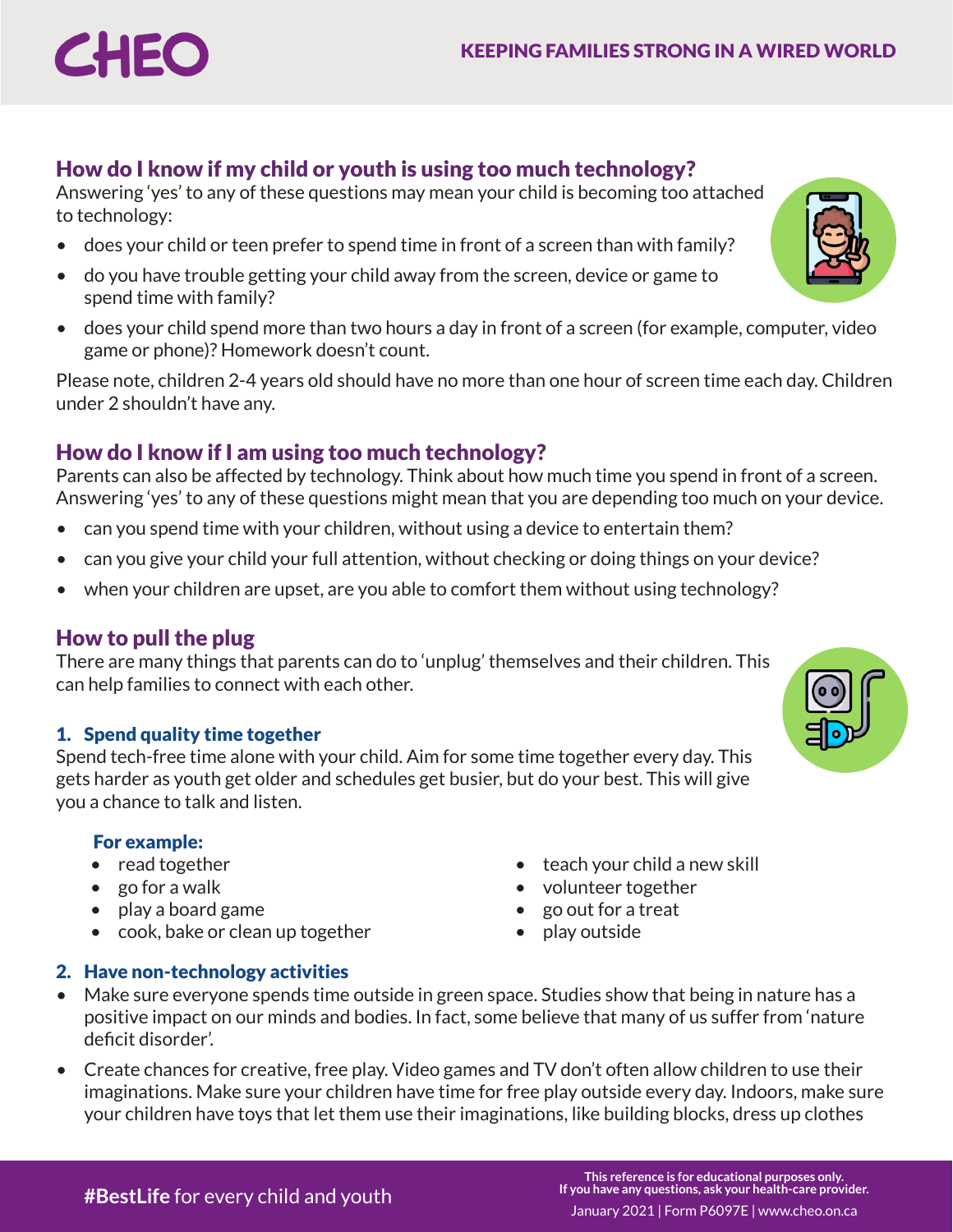and props and arts and crafts.

- Participate in family activities like:
	- reading together active outdoor games, playing catch

CHEC

- board games, cards, puzzles cycling, swimming
- cooking or baking

#### 3. Set limits on technology

- Think carefully before bringing new technology into your child's life. Think ahead about how old your child should be before having a phone or gaming device. It's easier to put off getting one than it is to take a device away. Consider phone options carefully as well (for example, unlimited texting may not be needed.)
- Set limits on 'tech time' when your children are young. This sets a pattern of parents making rules for technology use. Give your child a certain amount of time each day for screen time (amount of time will depend on your child's age). They will have to plan on how they use the time, and when time's up for the day, it's up. As your children become teens, you can be more flexible, but still have some 'guidelines'.



- Babies and children aged 2 shouldn't have any screen time at all. A child's brain develops quickly during these first years, and young children learn best by interacting with people, not screens (Canadian Paediatric Society). Listening to recorded music is just fine, though!
- Limit recreational screen time for older children and teens to one or two hours each day. (Canadian Paediatric Society). Recreational screen time means playing video games, using social media or watching videos. Children and youth who spend more than two hours a day on 'screen time' are twice as likely to be overweight or obese than youth who spend one hour or less each day in front of a screen. (Shields M. Overweight and obesity among children and youth. Health Reports 2006; 17(3): 27-42.)
- Set 'no tech' areas in your home. Keep technology (like computers, TVs, and video game consoles) out of your children's bedrooms. Having devices and screens in the bedroom is very tempting and makes it easy for your kids to stay up too late.
- Set 'no tech' times.

#### 4. Set a good example

• Show your children how to balance technology use with other activities. Try to limit your own screen time to when your children are in bed, out of the house or involved in an activity of their own. When you're with your children, make sure you are 'present'.

#### This means:

- focusing on what you're doing together
- looking at your children when they speak
- listening carefully
- not letting your device draw your attention away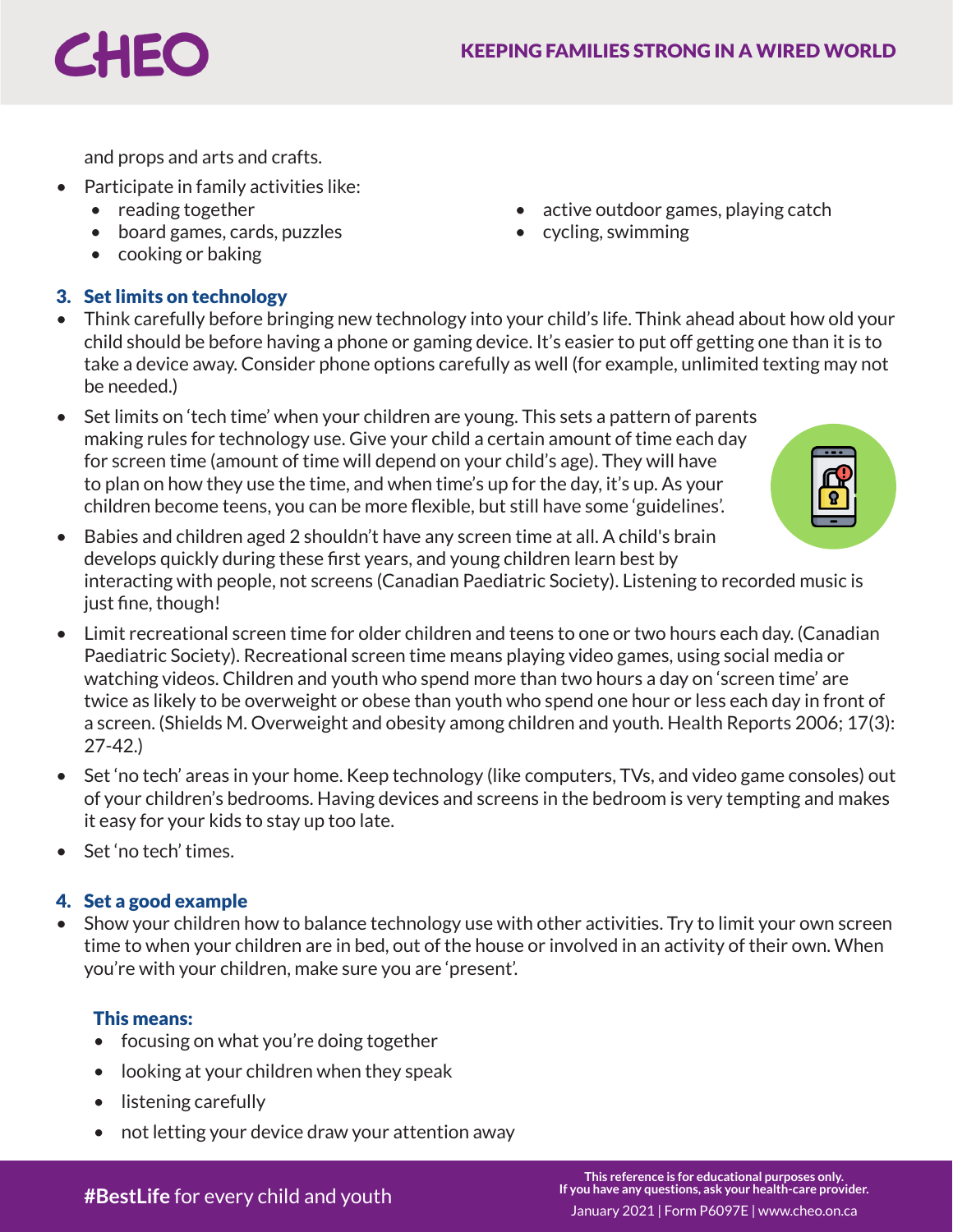

If you absolutely must respond to a message or email when you're with your children, take a short break in another room, and come back as soon as possible

- Use technology with your kids. Play age appropriate computer and video games with them. Be mindful of the impact that violent video games can have, especially on children.
- Research topics of interest together, or use Skype or FaceTime to chat with far way family and friends.
- Keep computers in high traffic areas. This makes it easier to keep an eye on how children and teens use the computer.
- Encourage children and teens to be creative. For example, creating websites, graphic designs, art, stories or short films allows children and youth to be 'active' users, exercising their imaginations and developing other skills.

#### 5. Talk about social media

- Set up your own accounts to learn more about how these media work.
- Let your children know that you want and need to know about their Tumblr, SnapChat, TikTok, Instagram or other social media use. Social media use can evolve quickly. Just when parents are becoming familiar with Facebook, youth are moving on. Most youth now see Facebook as social media for parents.



- Discuss the risks of posting or uploading photos or sharing personal information on social media. If you feel your child or youth is putting themself at risk on social media or other technology, you may need to put limits on the cell phone plan and limit computer and Internet access.
- Ask your child to 'friend' you on social media and regularly check in. But be respectful—you don't need to 'like' or comment on everything. Youth are very sensitive to being embarrassed by their parents on social media. If you don't like something you see, or need to talk about something, do it face to face. No matter how many rules and limits you set, there is no substitute for open, honest communication.

#### 6. Set ground rules for smart phones

Because such devices are so new, we are still figuring out the ground rules on how, when and where to let our kids use them. Consider the age and level of maturity of your child or teen when setting rules. It's always better to come to an agreement by discussing things, rather than imposing rules. And although you want your child to be safe, please do your best to respect privacy. It won't be helpful to comment on every 'conversation' they have. Save discussion for important safety issues.

#### Some things to consider:

• It may be a good idea to start out by keeping the phone in the kitchen overnight for charging. It's easier to lighten up on a rule, than to crack down later if there are problems.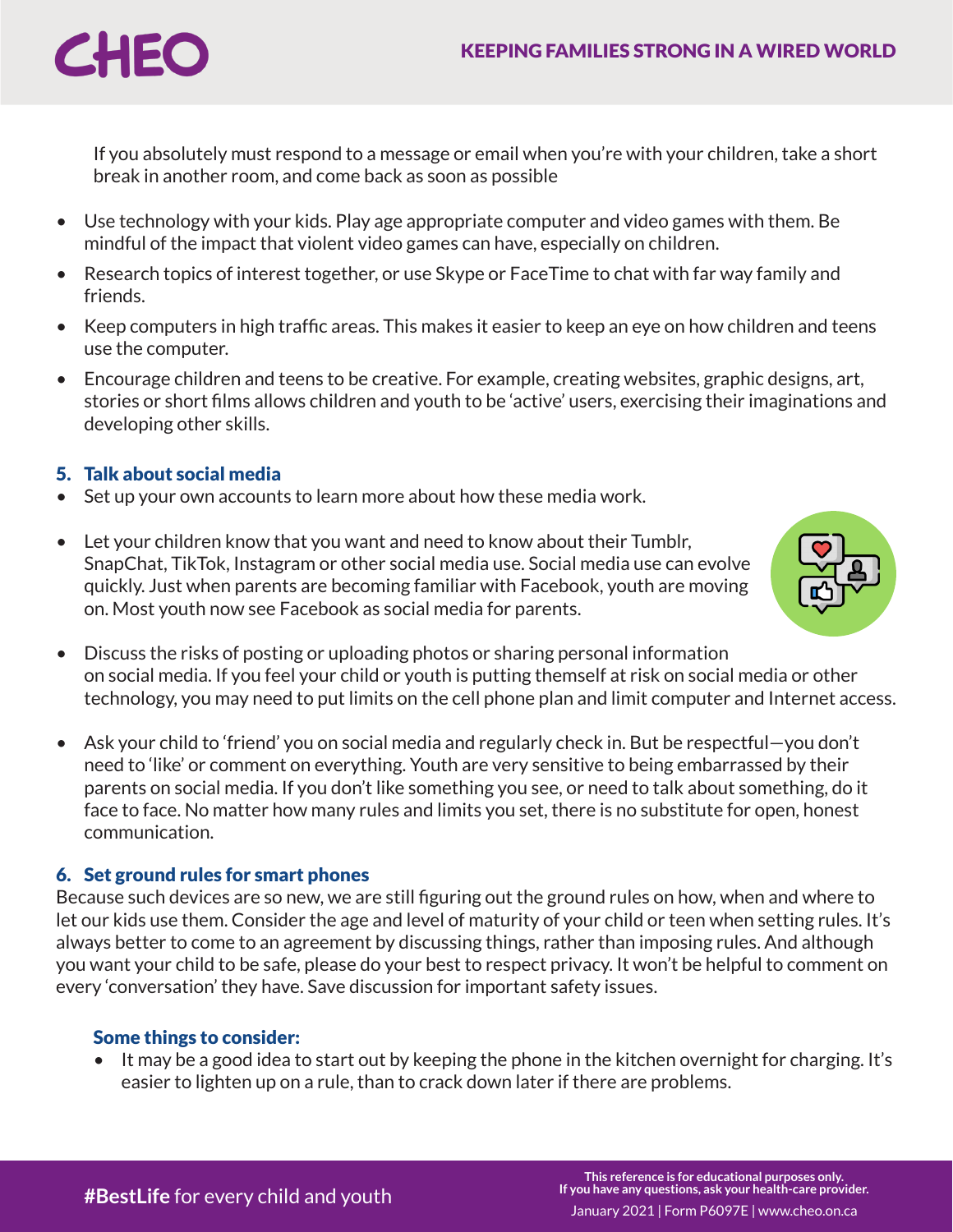

• Taking devices away if your hildren or youth have been bullied ends up punishing the victim. Youth are then less likely to tell parents when bullying happens.

#### Some things to discuss when your youth gets a cell phone:

- sharing the device passwords with parents: will this be something you require?
- your expectations about responding to calls or texts from parents or family members
- what will happen if your teen breaks the rules?
- will you have limits on when your teen can receive calls? For example, no calls after a certain time?
- can the phone stay overnight in your youth's room? (perhaps start out with the phone charging overnight in the kitchen
- who pays for lost or damaged phones?
- the limits and risks of texting (for example, it can be easier to say things you wouldn't normally say in person; it is easier to misinterpret someone's meaning)
- courtesy and etiquette (for example, turning the phone off in certain situations)
- risks to personal privacy, risk of sharing photos
- texting and driving (and texting and walking-especially crossing streets!)
- rules around talking to strangers online

## Need information? Visit [cheo.on.ca](https://cheo.on.ca)

Use our handy search tool to find CHEO-approved health resources, clinic information and much, much more!

What can we help you find?

| ==        |  |
|-----------|--|
| $\bullet$ |  |
|           |  |